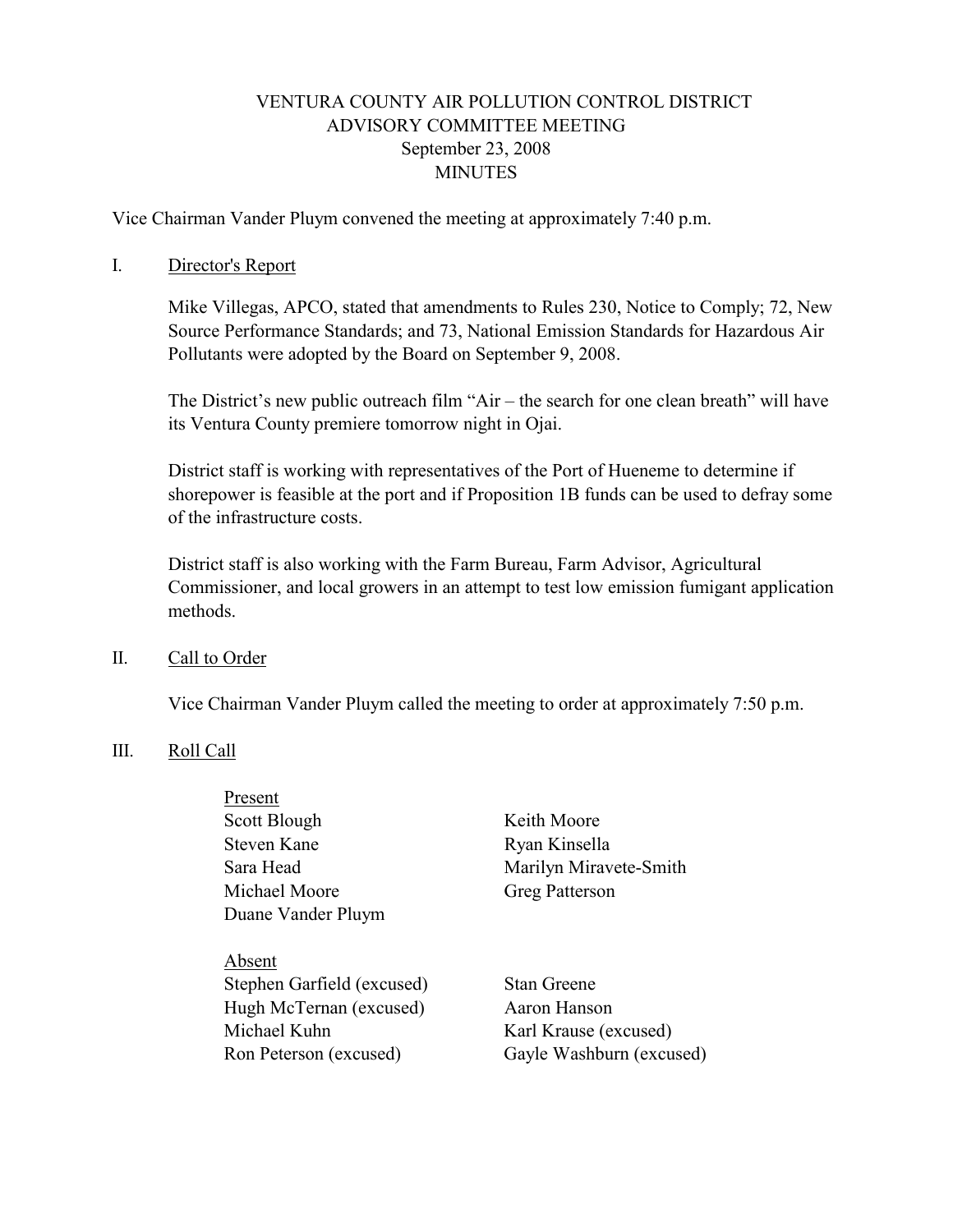# **Staff**

Mike Villegas Stan Cowen

## **Public**

Karen Hewitt Finishmaster Levi Johnson BFD Lynn Kimotsuki Dupont

Jim Estomo Supervisor Flynn's Office

### IV. Minutes

The minutes of the June 24, 2008, meeting were approved as drafted.

V. Committee Comment

There was no committee comment.

VI. Public Comment

There was no public comment.

VII. New Business

 Proposed Amendments to Rule 74.18, Motor Vehicle and Mobile Equipment Coating Operations

Stan Cowen, of APCD staff, gave an overview of the proposed amendments. The main points where as follows:

- New more stringent reactive organic compound (ROC) content limits for coatings are being proposed.
- A more stringent ROC content limit (25 grams/liter) for solvent cleaners is being proposed. A new limited use exemption for surface preparation is proposed for inclusion to allow for the use higher ROC content solvents as the low ROC cleaners are not effective in all applications.
- A new prohibition of possession of illegal coatings and solvents is proposed.
- The rule would move from daily record keeping to monthly record keeping.
- The amendments would result in estimated emission reductions of 73 tons per year.
- The California Air Resources Board estimates the cost-effectiveness to be approximately \$1.40 per pound of ROC reduced.

Committee member Michael Moore asked if the limited use exemption (130 lb/yr) would provide for an adequate amount of the higher ROC solvent for a shop. Mr. Cowen replied that this amount was based on research done by the Santa Barbara County APCD.